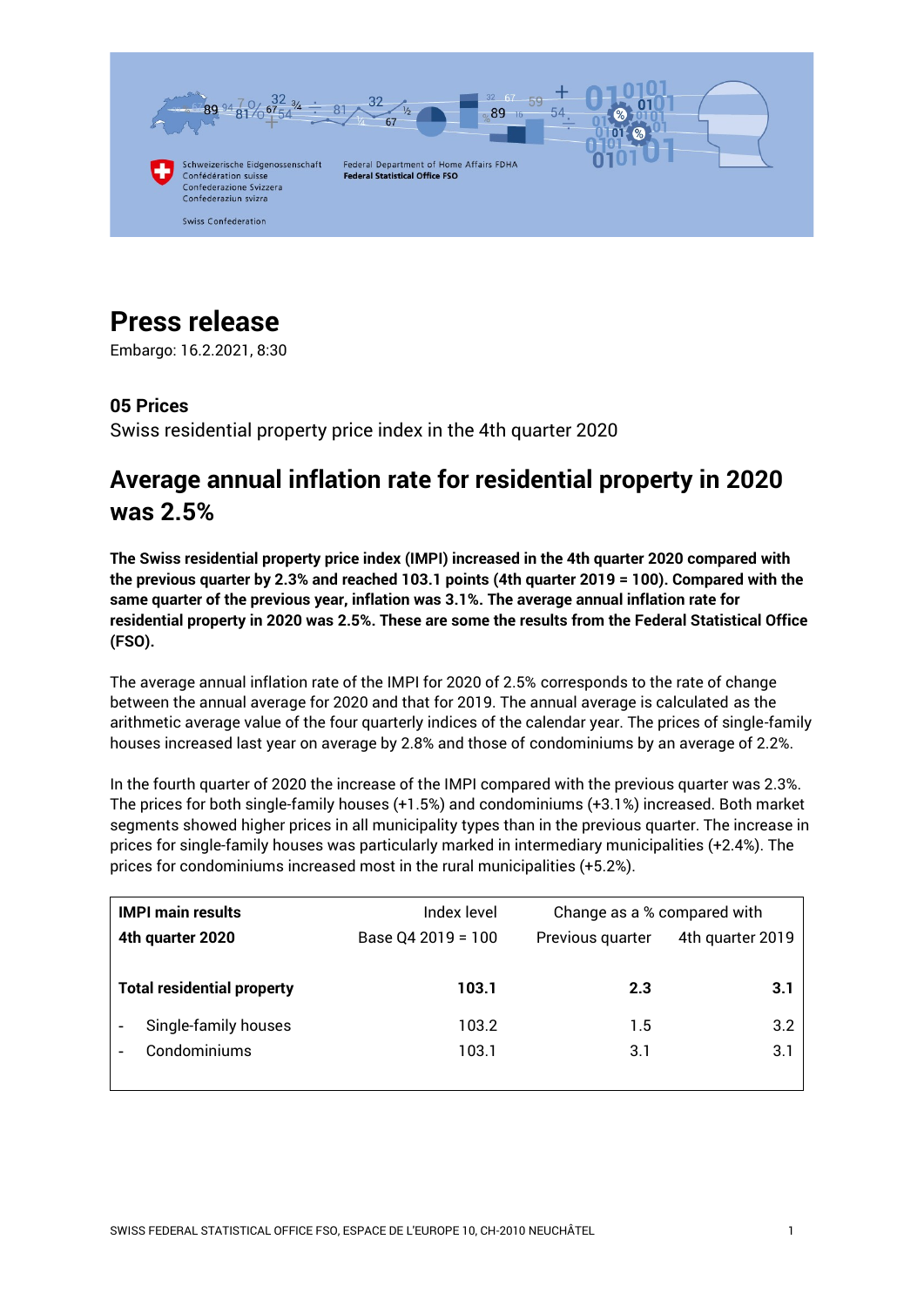## **IMPI - the FSO's new residential property price index**

The Federal Statistical Office (FSO) publishes the Swiss residential property price index IMPI on a quarterly basis starting from 3rd quarter 2020. It calculates the IMPI from an average of around 7000 transactions from all regions of Switzerland. The FSO obtains the data from Switzerland's 26 largest mortgage institutions. They cover a very large market share as the vast majority of real estate purchases are financed through a mortgage. The data collected enabled the FSO to show price changes since the beginning of 2019. Price trends are published for single-family houses and condominiums with sub-indices for five municipality types (see below).

The IMPI is an economic indicator that measures the development of market prices for residential property (single-family houses and condominiums) in Switzerland. The new index completes Switzerland's price statistics system. These include the Swiss Consumer Price Index (CPI), the harmonised consumer price index (HCPI), the rental index (RPI), the producer and import price index (PPI), the construction price index (BAP) and the measurement of international purchasing power parities.

## **Publication of the results and documentation**

The survey for the IMPI takes place immediately after the end of each calendar quarter. The results are published approx. 45 days after the end of the quarter, i.e. in the middle of the next quarter as a press release via Newsmail and on the internet: [www.impi.bfs.admin.ch.](https://www.bfs.admin.ch/bfs/en/home/statistics/prices/property-price.html)

More detailed information on the survey and methodology is also available on the website.

## **Municipality types**

The five municipality types for which the IMPI shows individual price developments are based on the FSO's [urban/rural typology and municipality typology 2012.](https://www.bfs.admin.ch/bfs/de/home/statistiken/raum-umwelt/nomenklaturen/gemtyp.html) They are derived from the municipality typology with nine categories. The differentiation is based on density, size and accessibility criteria (e.g. commuter movements). Of the 2172 municipalities in Switzerland, (municipality status as of 1.1.2021), 22% are urban, 52% rural and 26% intermediate. For the IMPI, three types of urban municipalities were retained, while the three types of intermediate and the three types of rural municipalities were further aggregated into two categories:

|    | 1. Urban municipality of a large agglomeration            |
|----|-----------------------------------------------------------|
|    | 2. Urban municipality of a medium-sized agglomeration     |
|    | 3. Urban municipality of a small or outside agglomeration |
| 4. | Intermediary municipality                                 |
|    | 5. Rural municipality                                     |

An interactive Swiss map with the IMPI change rates by municipality type can be found at: [www.impi.bfs.admin.ch](https://www.bfs.admin.ch/bfs/en/home/statistics/prices/property-price.html)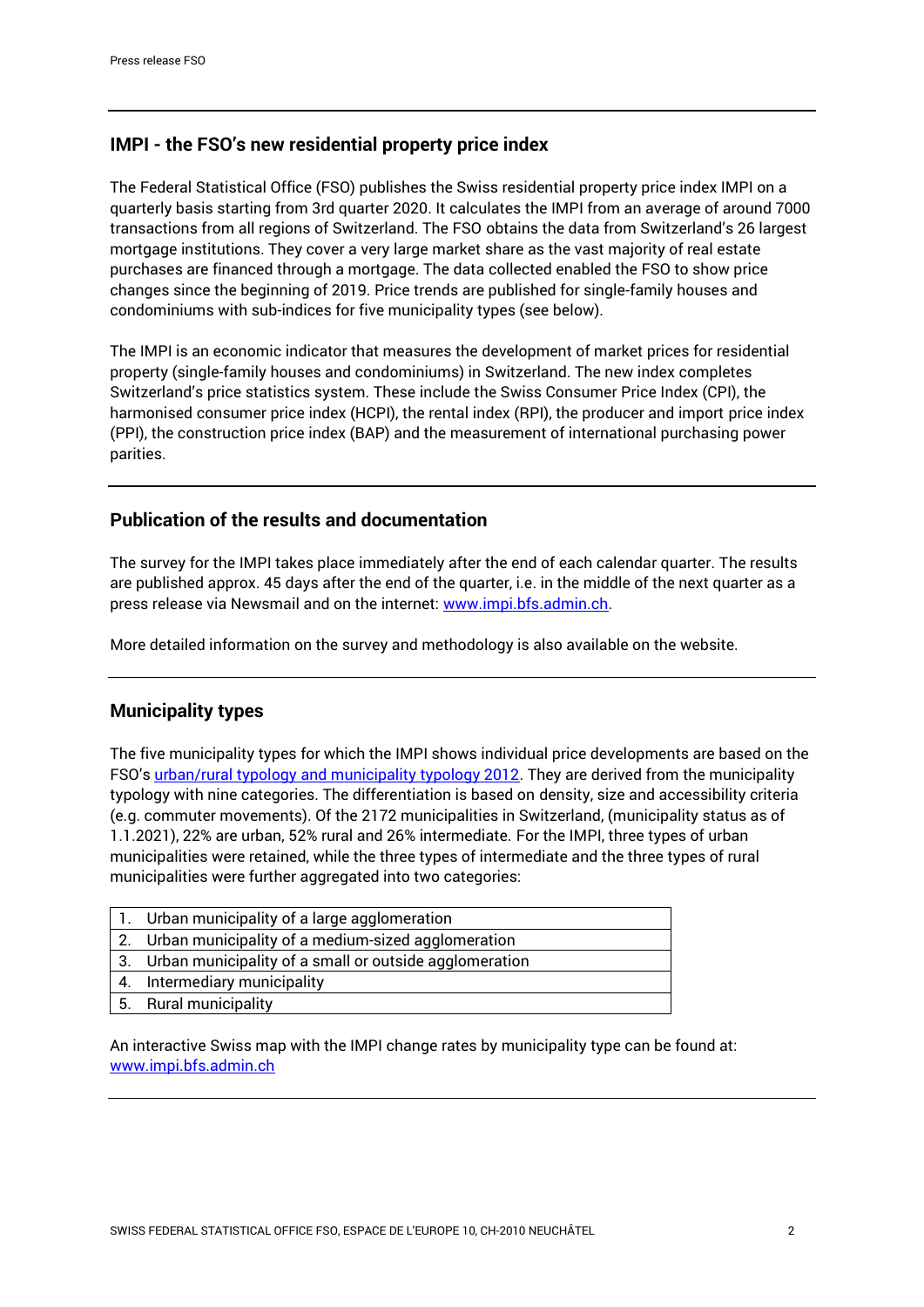#### **Information**

Info IMPI, FSO, Prices section, tel.: +41 58 463 60 69, email: [IMPI@bfs.admin.ch](mailto:IMPI@bfs.admin.ch) FSO Media Office, tel.: +41 58 463 60 13, email: [media@bfs.admin.ch](mailto:media@bfs.admin.ch)

#### **Online**

Further information and publications: [www.impi.bfs.admin.ch](https://www.bfs.admin.ch/bfs/en/home/statistics/prices/property-price.html) Statistics counts for you: [www.statistics-counts.ch](https://statistics-counts.ch/) NewsMail subscription in German, French and Italian: [www.news-stat.admin.ch](https://www.bfs.admin.ch/bfs/de/home/dienstleistungen/kontakt/newsmail-abonnement.html) FSO website: [www.statistics.admin.ch](https://www.bfs.admin.ch/bfs/en/home.html)

## **Access to results**

This press release has been established on the basis of the European Statistics Code of Practice, which ensures the independence, integrity and accountability of national and community statistical offices. Privileged access is supervised and under embargo.

In compliance with current legislation and the exercise of its monetary mandate, the Swiss National Bank received the results of the IMPI three working days before its release. The press agencies received this press release with an embargo of 15 minutes.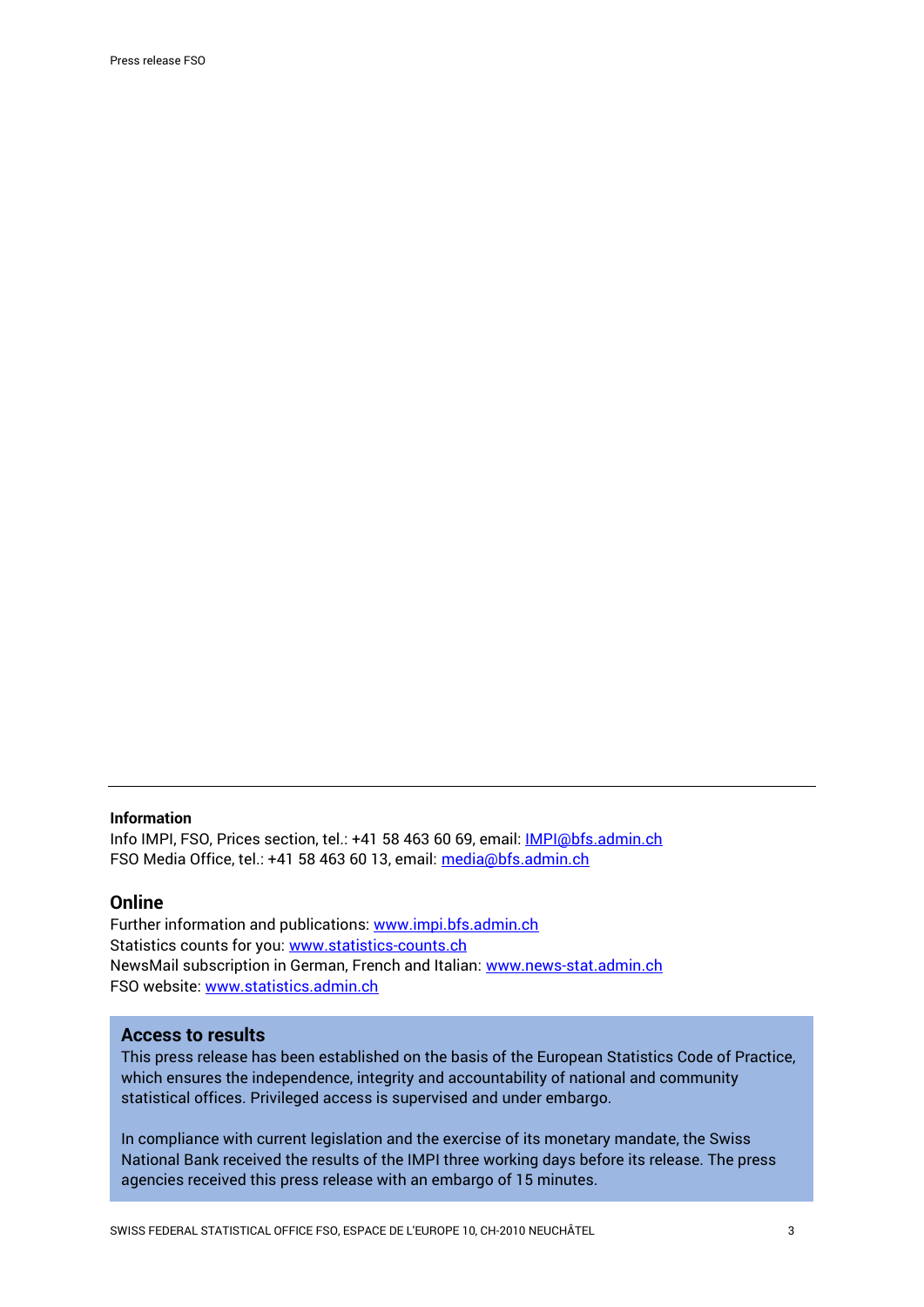## Statistical key figures, 4th quarter 2020 Swiss Residential Property Price Index, IMPI

previous Index (Base: Q4 2019 = 100) Total index and sub-indices Weight in % Change (in %) compared to

|                        |             | Index (Base:   | previous |         | change compared     |
|------------------------|-------------|----------------|----------|---------|---------------------|
|                        | Weight in % | $Q42019 = 100$ | quarter  | Q4 2019 | to previous quarter |
| Total                  | 100,000     | 103,1          | 2,3      | 3,1     | 2,295               |
| Type of municipality 1 | 31,321      | 102,6          | 1,2      | 2,6     | 0,392               |
| Type of municipality 2 | 18,596      | 104,0          | 2,6      | 4,0     | 0,491               |
| Type of municipality 3 | 9,127       | 102,9          | 2,4      | 2,9     | 0,218               |
| Type of municipality 4 | 26,117      | 102,9          | 2,9      | 2,9     | 0,760               |
| Type of municipality 5 | 14,839      | 103,7          | 2,9      | 3,7     | 0,434               |
| <b>SFH</b>             | 48,140      | 103,2          | 1,5      | 3,2     | 0,709               |
| Type of municipality 1 | 13,916      | 103,7          | 0,5      | 3,7     | 0,066               |
| Type of municipality 2 | 7,463       | 103,7          | 2,1      | 3,7     | 0,157               |
| Type of municipality 3 | 3,785       | 101,2          | 0,3      | 1,2     | 0,011               |
| Type of municipality 4 | 14,036      | 102,5          | 2,4      | 2,5     | 0,340               |
| Type of municipality 5 | 8,940       | 103,8          | 1,5      | 3,8     | 0,135               |
| <b>CONDO</b>           | 51,860      | 103,1          | 3,1      | 3,1     | 1,586               |
| Type of municipality 1 | 17,405      | 101,8          | 1,9      | 1,8     | 0,326               |
| Type of municipality 2 | 11,134      | 104,2          | 3,0      | 4,2     | 0,333               |
| Type of municipality 3 | 5,342       | 104,1          | 3,9      | 4,1     | 0,207               |
| Type of municipality 4 | 12,080      | 103,4          | 3,5      | 3,4     | 0,421               |
| Type of municipality 5 | 5,899       | 103,5          | 5,2      | 3,5     | 0,299               |

Legend:

Total - Residential property (SFH and CONDO)

SFH - Single-family houses

CONDO - Condominiums

Type of municipality 1 - Urban municipality of a large agglomeration

Type of municipality 2 - Urban municipality of a medium-sized agglomeration

Type of municipality 3 - Urban municipality of a small or outside agglomeration

Type of municipality 4 - Intermediate municipality

Type of municipality 5 - Rural municipality

Sources: FSO - Swiss Residential Property Price Index, IMPI

© FSO 2021

T1

Contribution to the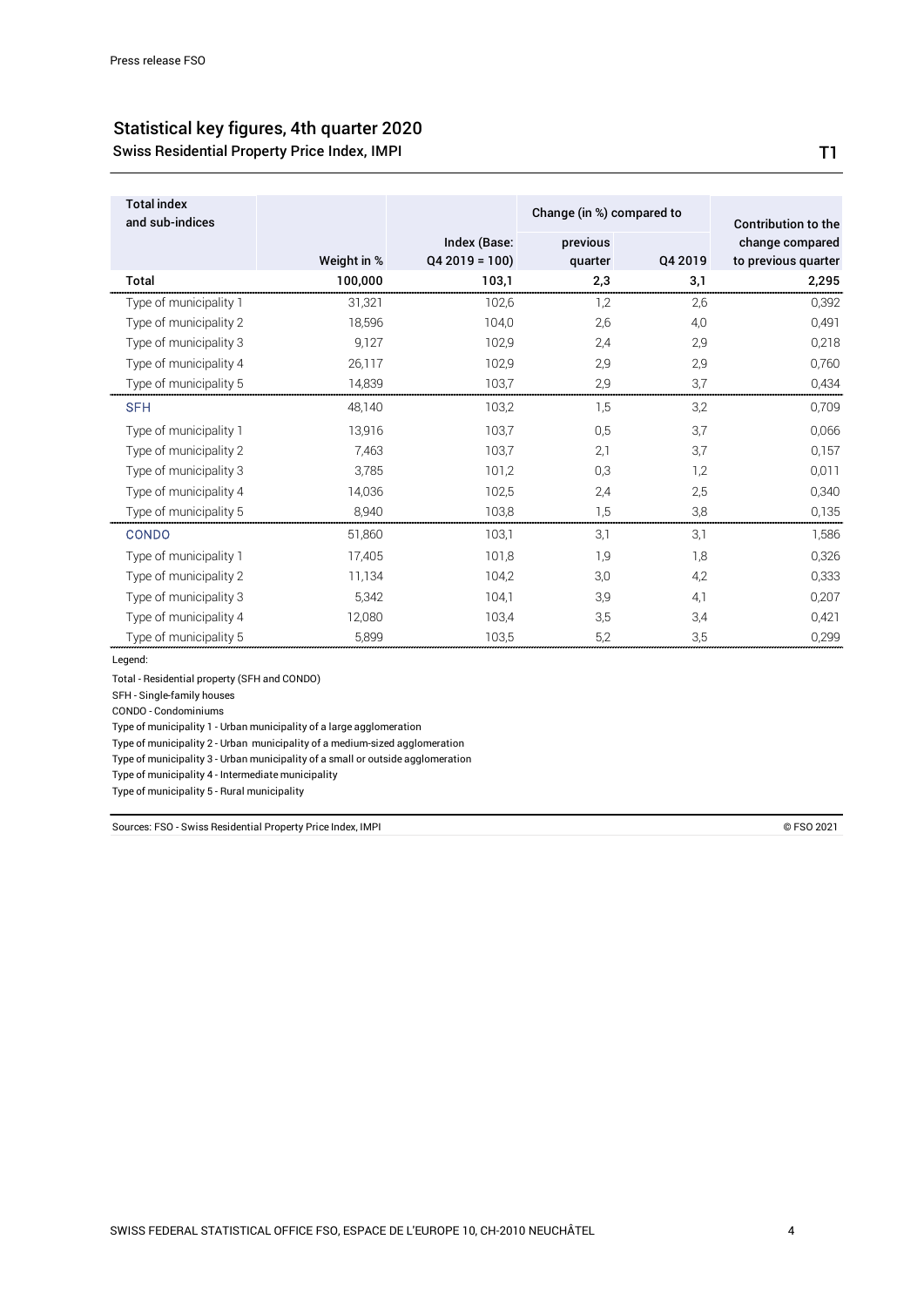#### IMPI – Swiss Residential Property Price Index

Total index and sub-indices by object type (base: Q4 2019=100)



### IMPI – Total index and sub-indices by object type

Rate of change compared with the previous quarter



Source: FSO – Swiss Residential Property Price Index, IMPI © FSO 2021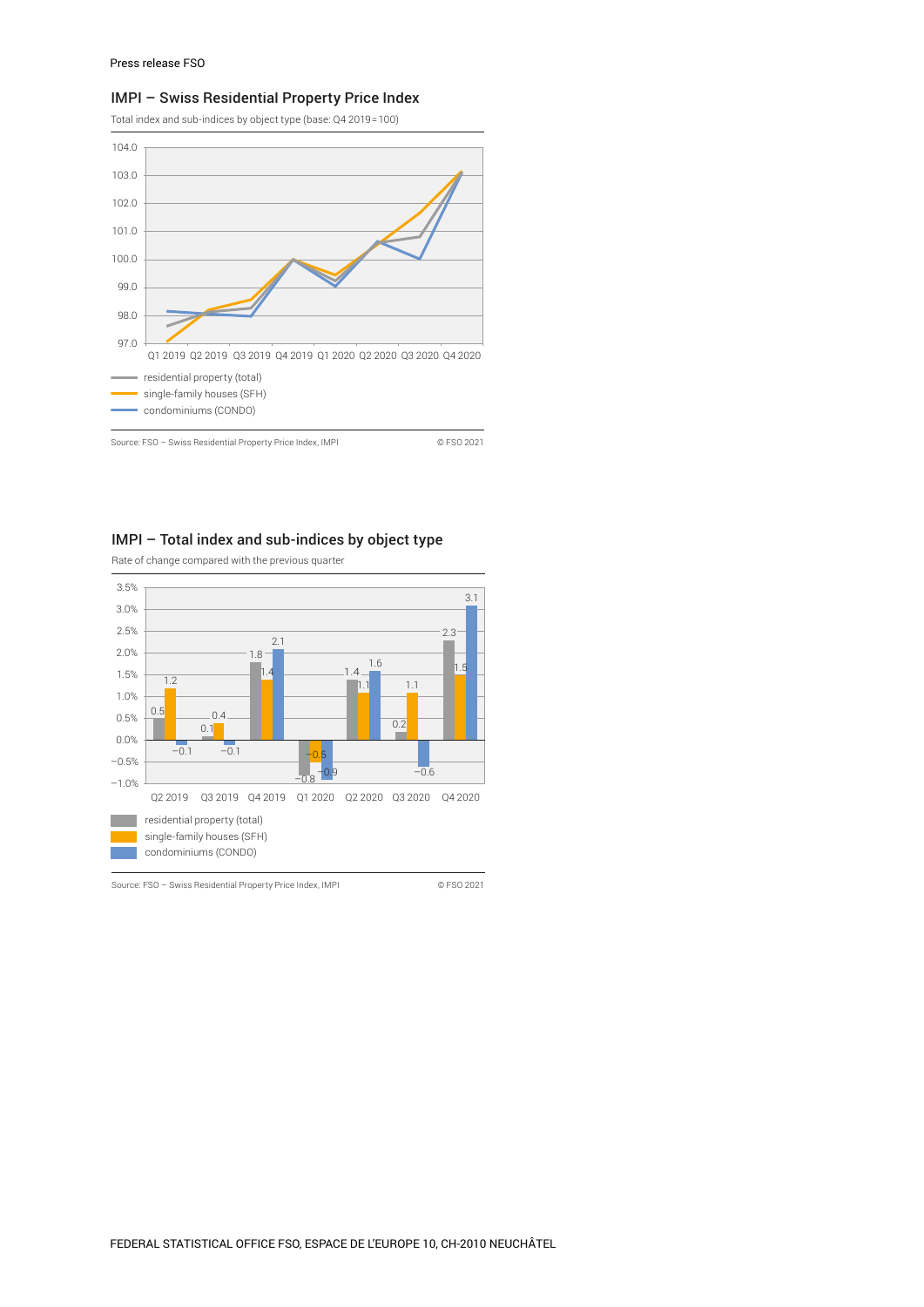#### IMPI – Total index and sub-indices by object type

Rate of change compared with the same quarter of the previous year



Source: FSO – Swiss Residential Property Price Index, IMPI © FSO 2021

#### IMPI – Total index and sub-indices by municipality type

Rate of change compared with the previous quarter



Source: FSO – Swiss Residential Property Price Index, IMPI © FSO 2021